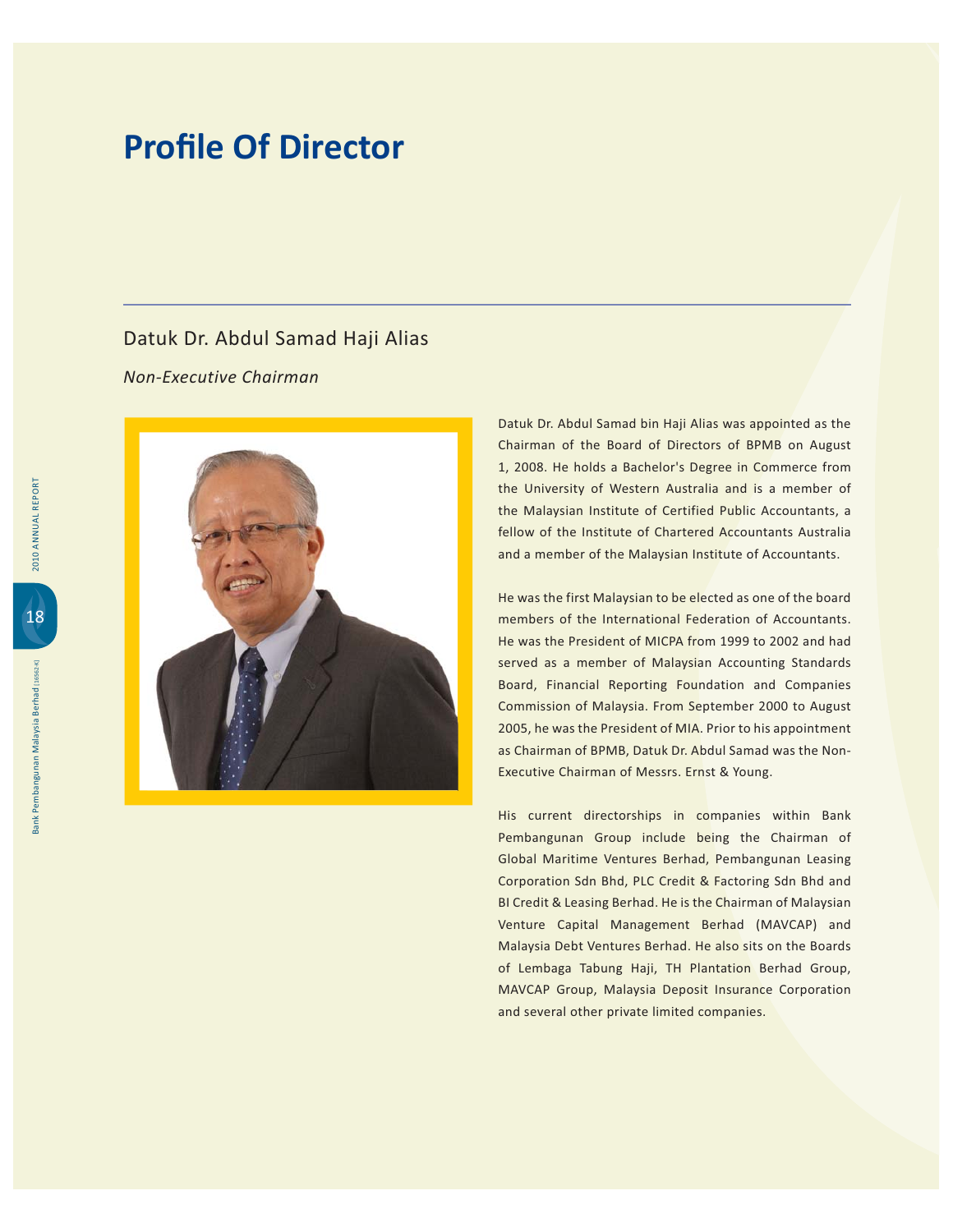Dato' Zafer Hashim was appointed as the President/Group Managing Director of BPMB on August 5, 2009. He holds a Bachelor of Science in Economics and Mathematics from the London School of Economics and Political Science, University of London. He is a Chartered Accountant by profession and a member of the Institute of Chartered Accountants in England and Wales.

He was previously the Chief Financial Officer of Maybank Investment Bank Berhad and Bank Muamalat Malaysia Berhad. Prior to Bank Muamalat, he was attached to MMC Corporation Berhad as its General Manager. He began his career with Price Waterhouse in London.

His current directorships in companies within Bank Pembangunan Group include being the Director of Global Maritime Ventures Berhad and Pembangunan Leasing Corporation Sdn Bhd. He also sits on the boards of Malaysian Bulk Carriers Berhad, Global Carriers Berhad and Perbadanan Nasional Berhad.

Dato' Zafer Hashim

#### *President/Group Managing Director*

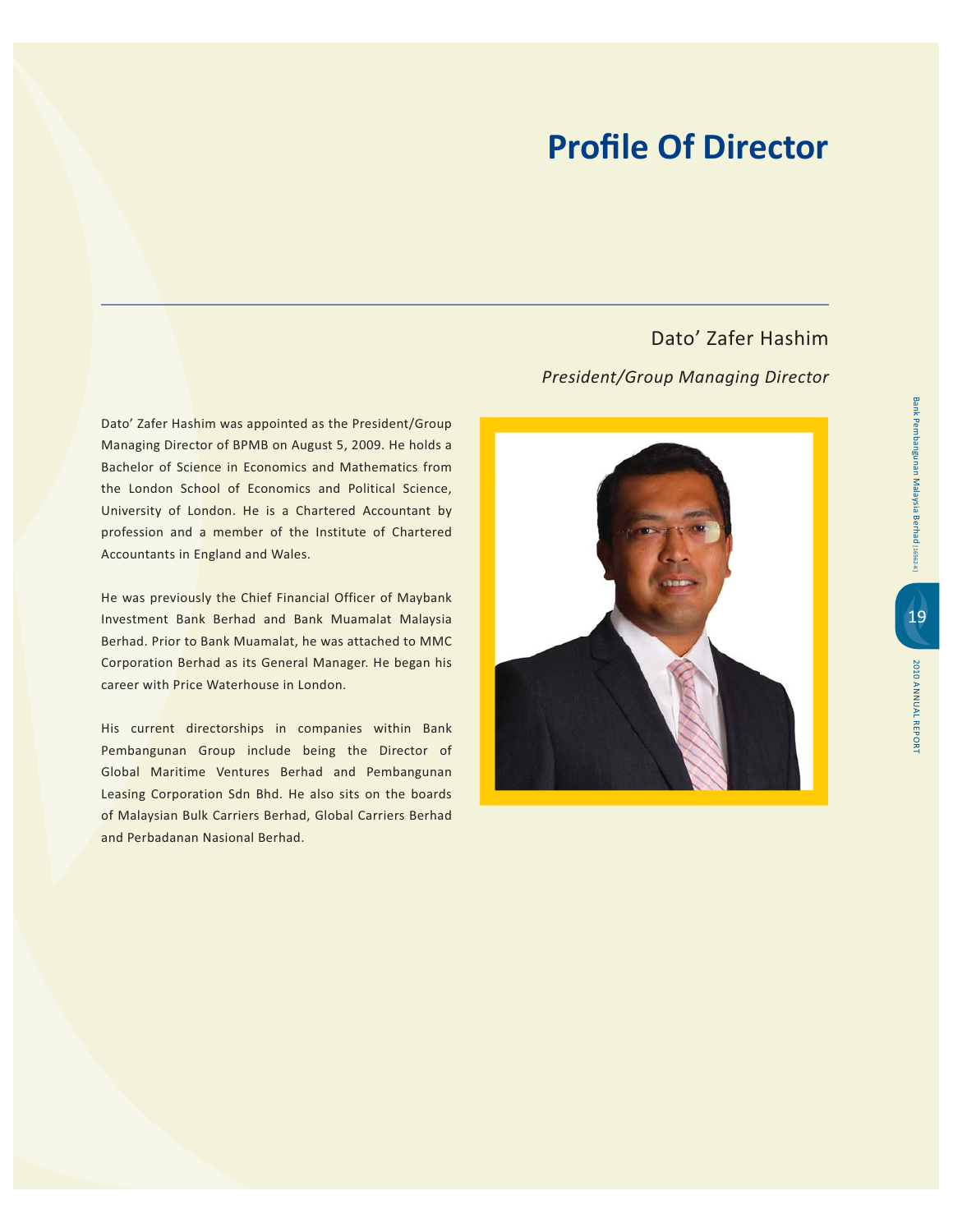#### Puan Siti Zauyah Md. Desa

*Non-Independent Non-Executive Director*



Puan Siti Zauyah binti Md Desa was appointed to the Board on January 6, 2009. She graduated with MBA International Banking (Board of Directors' List) from the University of Manchester, United Kingdom, BSc (Hons) in Quantity Surveying from University of Reading, UK and GCE 'A' Levels from Aston College, Wrexham, Wales, UK. She also holds a Diploma in Public Administration from National Institute of Public Administration (INTAN).

She is currently the Deputy Secretary, (Economy) Investment, MOF (Inc) & Privatisation Division, a position she held since September 2008. She has served the MOF in various capacities since 1989. She was the Advisor and Secretariat to the Malaysian delegation to international assignments from 1998 to 2007. She was also the Advisor representing Malaysia at the Asian Development Bank, Manila from 2003 to 2006 and the Special Advisor for IDB Islamic Trade Financing Corporation matters from 2007 to 2008.

She currently sits on the boards of Aerospace Technology Systems Corporation Sdn. Bhd. and UDA Holdings Berhad.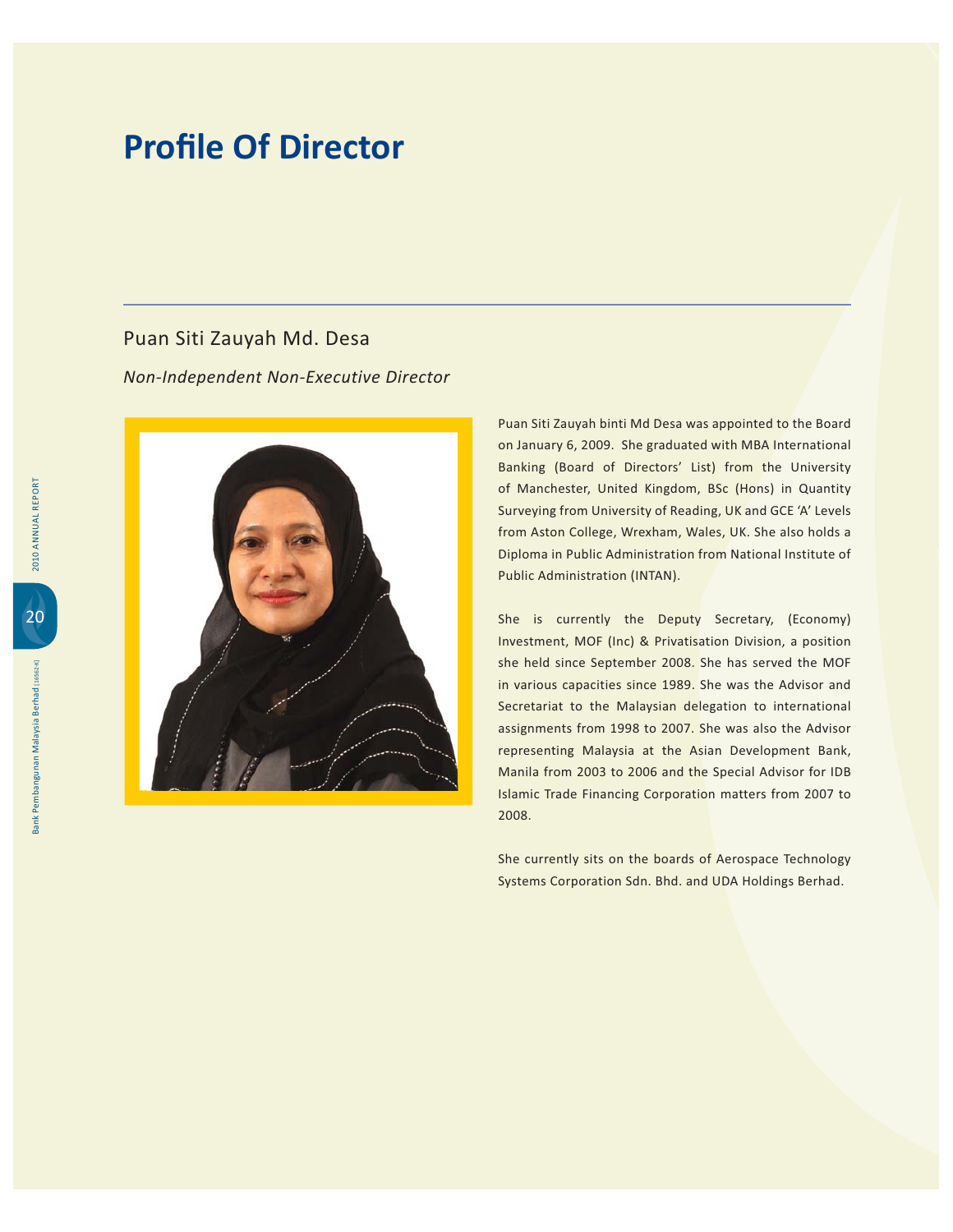Tan Sri Faizah binti Mohd Tahir was appointed to the Board on June 1, 2010. She holds a Bachelor Degree in Economics from Universiti Malaya and Master's in Development Economics from Williams College, United States of America.

She joined the Economic Planning Unit ("EPU"), Prime Minister's Department in 1973 and served in the Agriculture, Distribution and Human Resource Sections in various capacities. Her last position in the EPU was as Director, Commerce and Industry Section before she was promoted to the post of Secretary-General of the Ministry of Women, Family and Community Development which she held from 2001 until her retirement in 2009.

She currently sits as the Chairman of Bank Pertanian Malaysia Berhad (Agrobank) and a Director of Goodyear Malaysia Berhad, Goodyear Marketing & Sales Sdn Bhd and Faith Acres Sdn Bhd. She is also a member of the Investment Committee of Amanah Saham Wawasan 2020.

Tan Sri Faizah Mohd, Tahir Independent Non-Executive Director

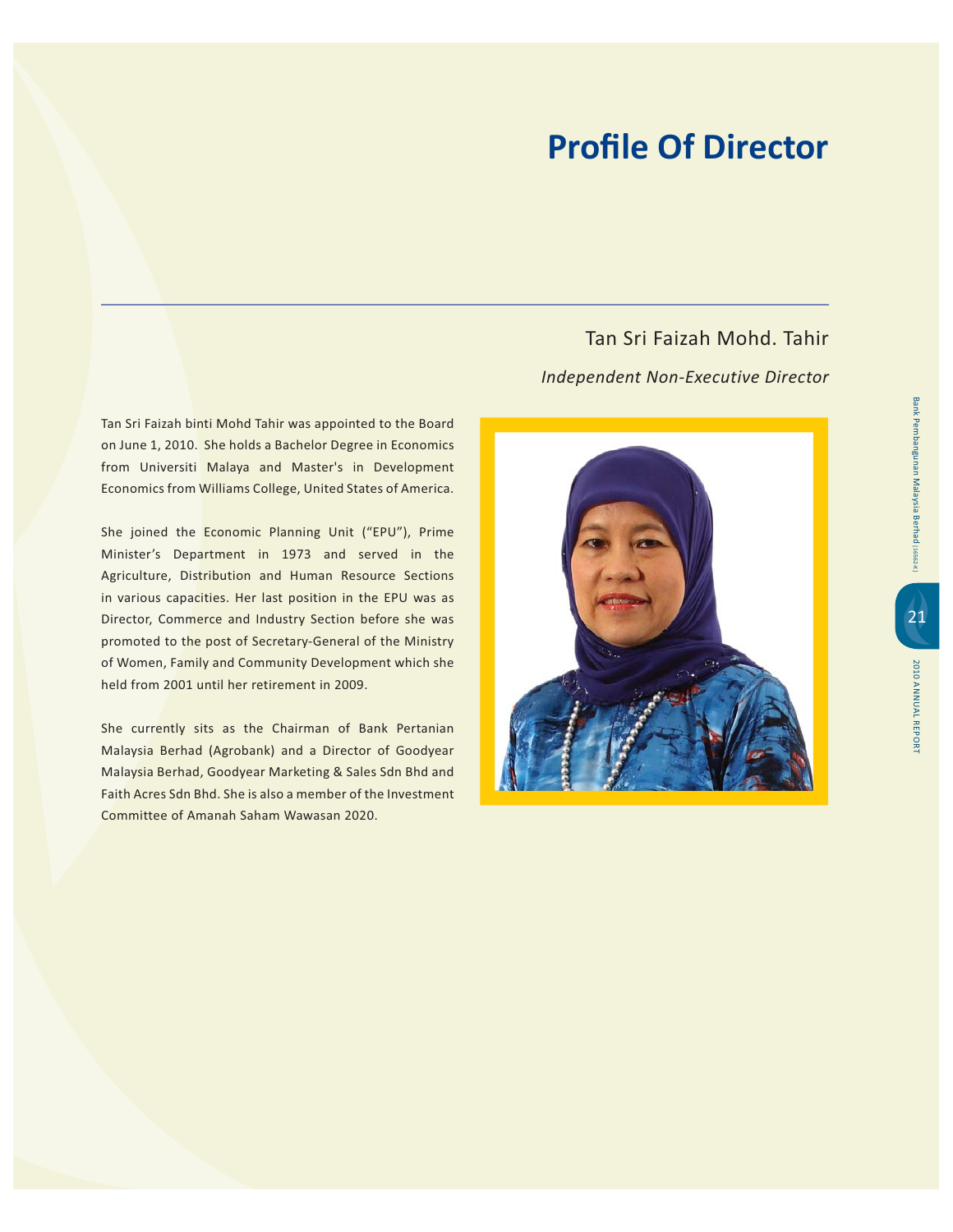#### Dato' Dr. Syed Jaafar Syed Aznan

*Independent Non-Executive Director*



Dato' Dr. Syed Jaafar bin Syed Aznan was appointed to the Board on June 1, 2010. He holds a Bachelor of Economics (Hons) from the University of Malaya, Masters in Business Administration from the Wharton School, University of Pennsylvania, USA and Ph.D from Henley - the Management College, Brunel University, United Kingdom.

He joined the Administrative and Diplomatic Service in 1970 and held various positions in Ministry of Finance. He was the State Financial Officer of Perak from 1991 to 1993. He was the Deputy Secretary General, Ministry of International Trade and Industry from 1993 to 1995 and Deputy Secretary General, Ministry of Defence from year 1996 to 1997. In 1997 he was appointed to the position of Vice President of Islamic Development Bank ("IDB"), Jeddah, Saudi Arabia and retired from IDB in 2009.

He currently sits on the Board of EONCAP Islamic Bank Berhad. He is also the Chairman of Perbadanan Kemajuan Ekonomi Islam Negeri Perak and a Council Member of Majlis Agama Islam dan Adat Melayu Perak.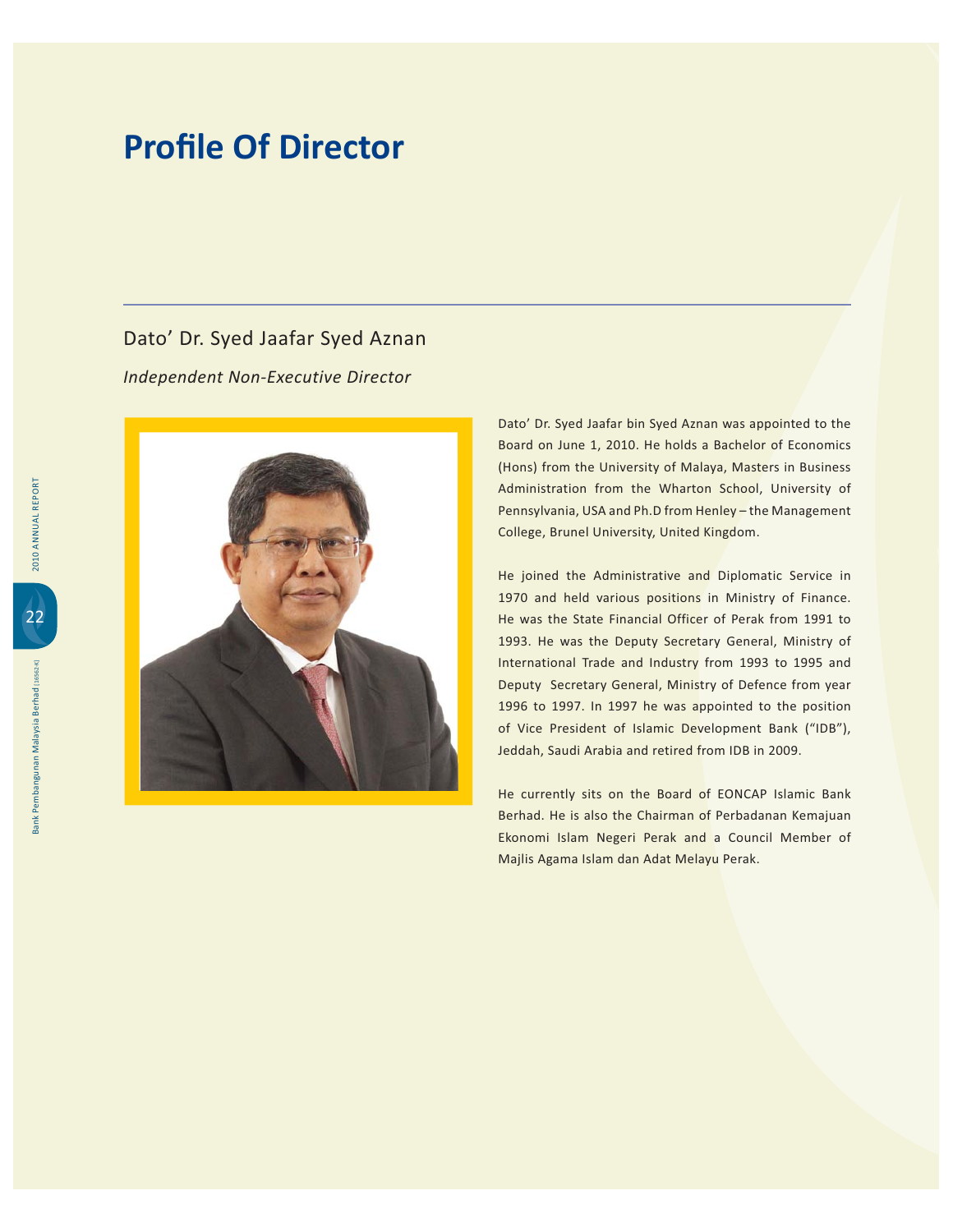Datuk Idris Abdullah

#### *Independent Non-Executive Director*

Datuk Idris Abdullah was appointed to the Board on December 1, 2010. He graduated from University of Malaya in 1981 with Bachelor of Laws (First Class Honours). His career started in 1981 when he did his Chambering at Ting Tung Ming Esq in Sibu, Sarawak. In 1982, he was admitted to The Roll of Advocates of The High Court of Malaysia in Sabah and Sarawak. He also served as Resident Lawyer at Ting & Company, Sibu, Sarawak; In-House Legal Advisor of Sarawakian Group of Companies and is currently Senior Partner of Idris & Company Advocates.

His experience in the corporate sector began in 1979 as a partner/shareholder in a group of bumiputera companies in Sibu, Sarawak. From 1995 to date, he was the Advisor to a number of Sarawak companies engaged in construction and building, motor trading, recreation club and educational institution. He was also a director/shareholder of a Bumiputra PKK Class A/CIDB Group 7 company engaged in a number of government building/infrastructure projects. From October 2002 to September 2005, he was the Director and Chairman of Kuantan Flourmills Berhad.

His current directorships in companies within Bank Pembangunan Group include being the Director of Pembangunan Leasing Corporation Sdn Bhd., PLC Credit & Factoring Sdn Bhd and BI Credit & Leasing Berhad. He is the Chairman of APAC Coal Limited (Australia), Magnus Energy Group Ltd. (Singapore) and Director/Chairman Industrial Power Technology Pte. Ltd. (Singapore). He is a Commission Member of the Companies Commission of Malaysia since 2008.

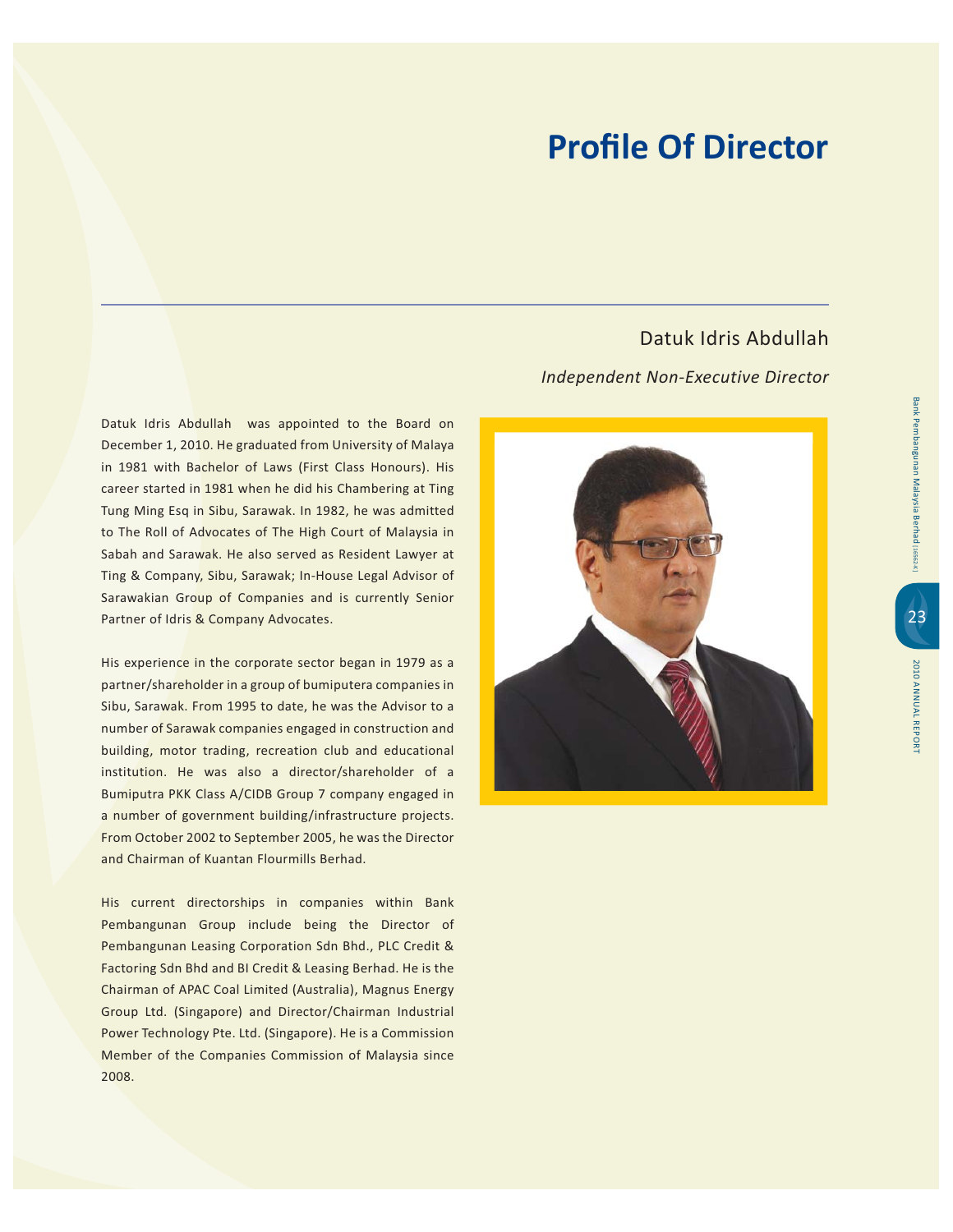#### Tuan Haji Rosli Abdullah

*Independent Non-Executive Director*



Tuan Haji Rosli Abdullah was appointed to the Board on January 3, 2011. He graduated from Universiti Kebangsaan Malaysia with a Master in Business Administration; Post-Graduate Diploma in Accounting and Bachelor in Economics (Hons) from Universiti Malaya. He is also a Chartered Accountant and Member of Malaysian Institute of Accountants (MIA).

Currently he serves as the Registrar and CEO of MIA. He had served in various capacities in the public and private sectors such as the Accountant General's office at the State and Federal treasury departments, Ministry of Finance from 1976 to 1983; Chief Accountant in the Ministry of Works from 1981 to 1983 and Ministry of Education from 1983 to 1987. He was also attached to the Public Services Department, Government Pension Department as Chief Accountant and Secretary to Teachers Provident Fund from 1989 to 1991. He was appointed as Bursar of Universiti Putra Malaysia from 1991 to 1993 and Director of Corporate Services, Accountant General Department from 1993 to 1994. He was the Financial Controller/General Manager Finance of Kuala Lumpur International Airport Berhad from 1994 to 1996 before joining Putrajaya Holdings Sdn Bhd from 1996 to 2008 as Senior General Manager.

He currently sits on the boards of i-VCAP Management Sdn. Bhd. and Keretapi Tanah Melayu Berhad.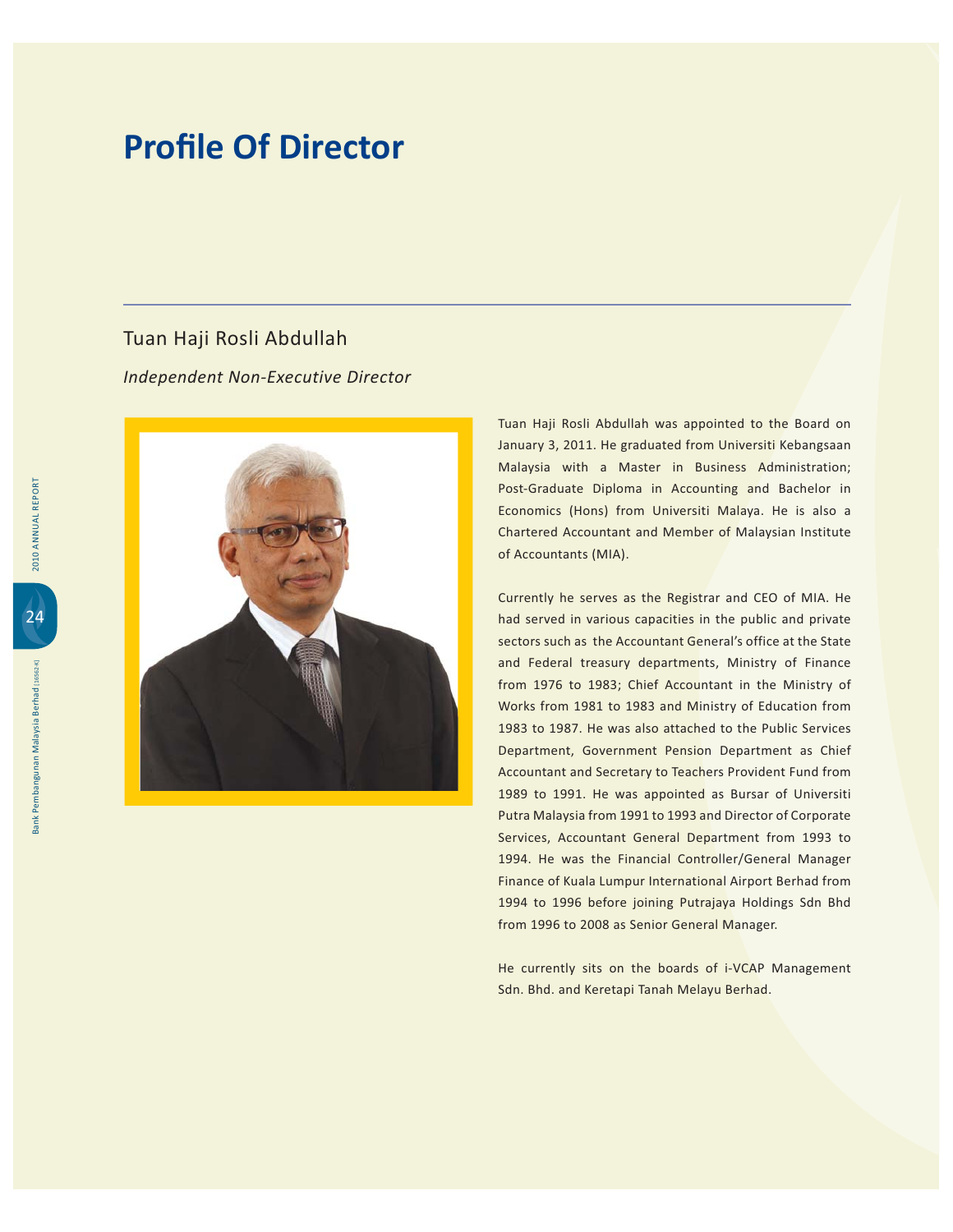Encik Zainul Rahim bin Mohd Zain was appointed to the Board on March 8, 2010. He holds a Bachelor of Engineering (majoring in Mechanical Engineering) from University of Western Australia (1975).

He began his career at Shell Malaysia Exploration and Production ("SM-EP") in 1978 as a Wellsite Petroleum Engineer. He held various positions in drilling engineering, petroleum engineering, and information management & technology in SM-EP and during his two assignments in the Netherlands. He was General Manager of SM-EP's Business Services (1997), Technical Services (1999) and the Sarawak Business Unit (2000), before being appointed as Deputy Chairman and Executive Director of Shell Malaysia in December 2001. In July 2003, he double-hatted as Shell Asia Pacific Region's Transition Director, based in Singapore. In November 2005, he was appointed to the position of Chairman of Shell companies in Egypt and Managing Director of Shell Egypt N.V., before retiring from the Shell Group on 30 June 2008.

During his tenure as SM-EP Deputy Chairman, Encik Zainul sat on the board of 12 companies; Shell Malaysia Ltd, Shell MDS Sdn Bhd, Shell Timur Sdn Bhd, Shell Malaysia Trading Sdn Bhd, Lutong Refining Company Sdn Bhd, Sarawak Shell Bhd, Sabah Shell Petroleum Co. Ltd, Shell Sabah Selatan Sdn Bhd, Malaysia LNG2 Sdn Bhd (alternate Director), Malaysia LNG3 Sdn Bhd (alternate Director), CS Mutiara Sdn Bhd and Shell Refining Company (alternate Director). He was also the Chairman, Director, Trustee, member and representative of various NGOs, including the Shell Sustainable Development Fund, Shell Scholarship Fund, Society of Petroleum Engineers

**Fncik Zainul Rahim Mohd, Zain Independent Non-Executive Director** 



AsiaPac, Malaysian Petroleum Club, Kolej Tuanku Jaafar, Petroleum Industry Malaysia Mutual Aid Group, Business Council for Sustainable Development Malaysia, and Malaysia International Chamber of Commerce and Industry. While in Egypt, he chaired Shell Egypt's Country Coordination Team and Shell Express CNG, and sat on the Board of Shell Egypt N.V., Shell Egypt Deepwater B.V. and Bapetco.

He currently sits on the boards of UKM Holdings Sdn Bhd, Petronas Carigali Sdn Bhd and Hibiscus Petroleum Berhad.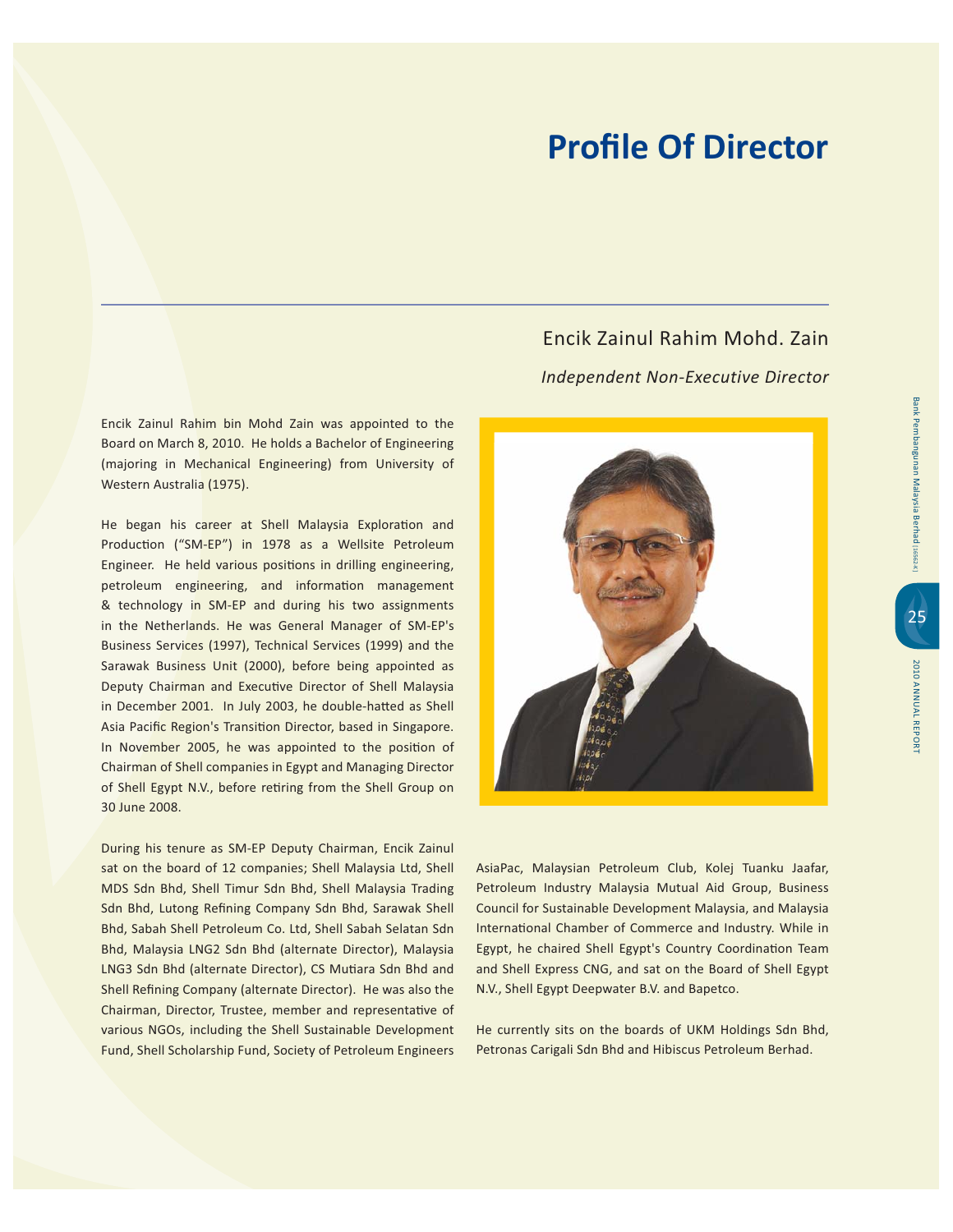### **Al-Fatihah**



#### **ALLAHYARHAM CAPTAIN A GHANI BIN ISHAK** *(64 Years old)*

# **Semoga Dirahmati Allah**

"Every human being is bound to taste death; and We test you (all) through the bad and the good (things of life) by way of trial; and unto Us you all must return."

*(The Quran, 21:35)*

"Setiap orang berjiwa akan merasakan mati. Kami akan menguji kamu dengan keburukan dan kebaikan sebagai cubaan (yang sebenar-benarnya). Dan hanya kepada Kamilah kamu dikembalikan."

*(Surah Al-Anbiyaa' Ayat 35)*